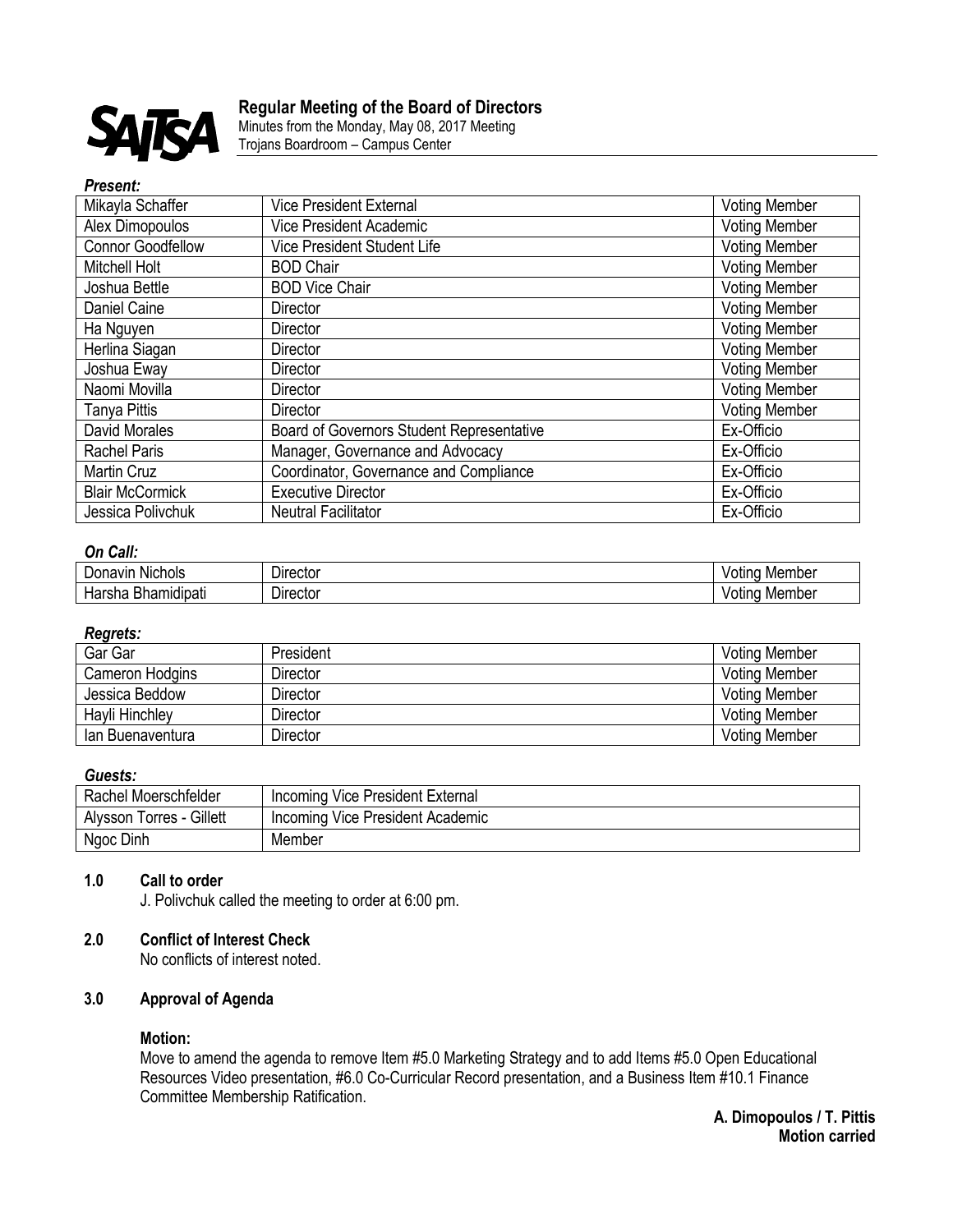**Motion:** Move to approve the amended agenda as presented.

**M. Holt/ H. Nguyen Motion carried**

# **4.0 Adoption of Minutes**

#### **Motion:**

Move to table the approval of the BOD Meeting Minutes from Monday, April 10, 2017.

**C. Goodfellow/ J. Bettle Motion carried**

# **5.0 Open Educational Resources – A. Dimopoulos**

A. Dimopoulos presented a video to the Board about Open Educational Resources or OERs at SAIT. OERs are teaching, learning, and research resources that are created with the intention of being freely available to anyone at any time. OERs can be textbooks, readings, or multi-media files. For students, using OERs results in direct cost savings. Instead of purchasing textbooks, students can freely access course readings and materials online. It also brings different perspectives and provides more variety for students. Diversifying OERs is an on-going project that SAIT has been undertaking over the past couple of years.

# **6.0 Co-curricular Record – A. Dimopoulos**

A. Dimopoulos presented on Co-curricular Records (CCRs), a project that the SAIT's Academic Council has been working on over the past year. Academic Council struck a subcommittee that is composed of SAIT staff, students, and SAITSA staff to oversee the development of the project. CCRs will assist students with finding and tracking experiences beyond classroom and links those experiences to competencies and validates through an official institutional document. Search, Reflect, and Record are the three components of the CCRs at SAIT. A. Dimpoulos briefly touched on the CCR policy as well as the committee deliverables.

#### **7.0 Individual Reports**

Verbal reports was provided by M. Schaffer, A. Dimopoulos, C. Goodfellow, D. Morales, and B. McCormick. Written reports were circulated prior to the meeting.

#### **8.0 Committee Reports**

A. Dimopoulos presented a report on behalf of the Finance Committee. A written report has been submitted prior to the meeting.

T. Pittis presented a report on behalf of the Governance Committee. A written report has been submitted prior to the meeting. T. Pittis also thanked J. Polivchuk for her support and guidance to the Board as the Neutral Facilitator over the past year.

C. Goodfellow presented a report on behalf of the Campus Life Committee. The Campus Life Committee approved funding for additional arcade games in the Gateway during its last meeting. W. Lin, the Vice-Chair of the committee assumed the role of Chair as per SAITSA's bylaws. Lastly, C. Goodfellow noted that the Campus Life Committee will no longer have funds to distribute in the upcoming year. The committee will focus on coming up with strategies that would assist in further enhancing student life on campus.

B. McCormick presented a report on behalf of the Student Space Advisory Committee. The committee is currently waiting for the Architect to present the schematics of the additional floor for the SAITSA HQ.

H. Nguyen presented a report on behalf of the Environmental Sustainability Ad-Hoc Committee. A written report has been submitted prior to the meeting.

# **9.0 Action Items**

# **9.1 Link to Agenda Packages Uploaded on the website**................M. Cruz

Completed and an email has been circulated with the link to access the agenda packages.